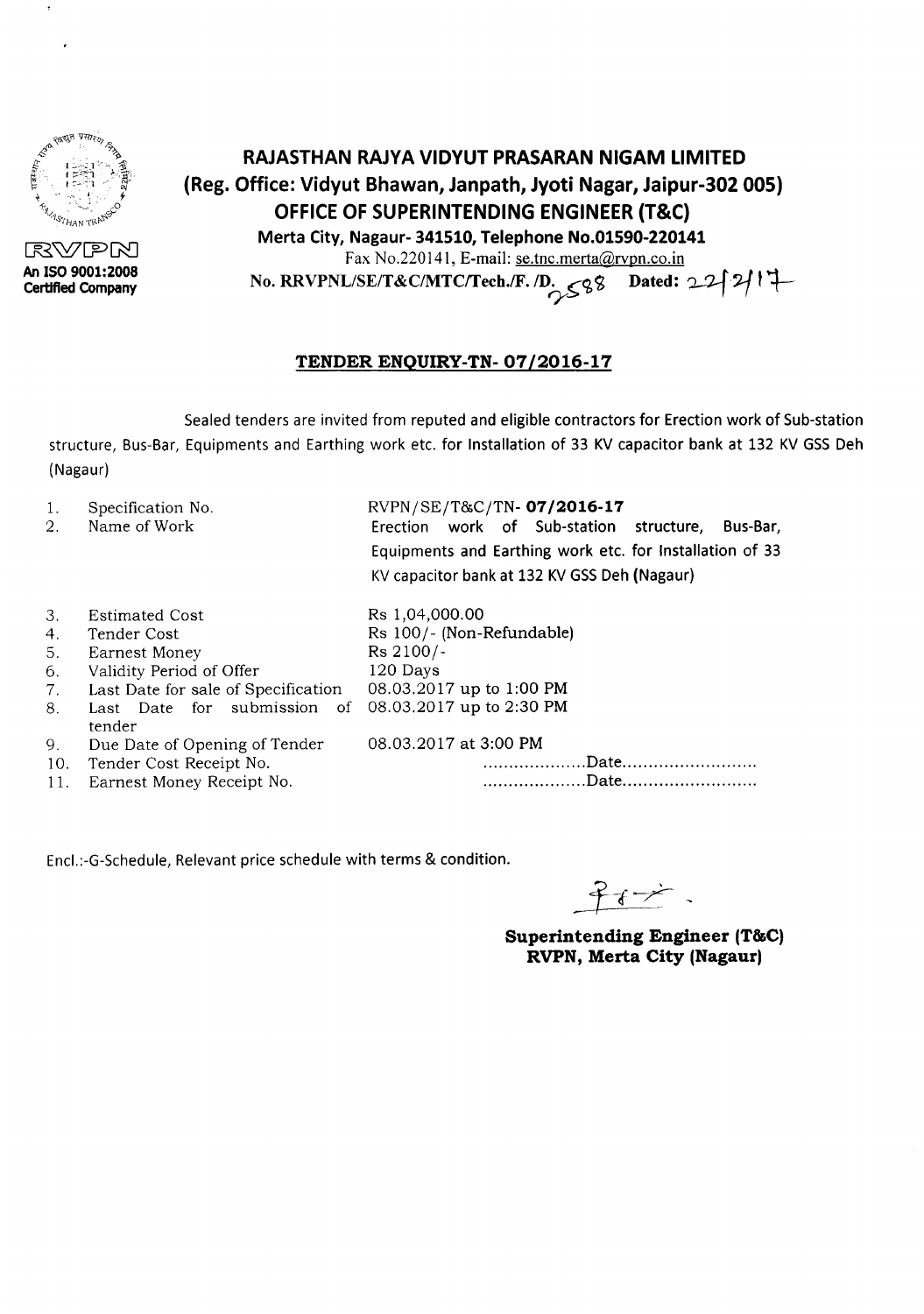### TERMS AND CONDITIONS

- 1. Qualifying Requirement: Only those firms who have completed construction of any 220/132 KV GSS on labour contractor of minimum of Rs 5.0 Lacs and have completed within the contract time of the work order in last two year will be qualified for tender. A completion certificate issued by authority not below the rank of Superintending Engineer is to be enclosed as proof of qualification.
- 2. The tender should be addressed to the Superintending Engineer (T&C), RVPN, Merta City having office at 400 KV GSS, Ren Road, Merta City(Nagaur).
- 3. Besides above, only such contractors should apply, who are already registered with provident fund Commissioner. The copy of certificate in this respect should be attested by Notary Public and signed by the bidder or by authorized representative of the firm.

### *4. RAJASTHAN VALUE ADDED TAX, LEVIES*& *DUTIES:*

- a) In accordance with the scope of works, this is a labour contract of erection from the "FREE ISSUE" material, hence no VAT will be leviable. However tax on such labour contracts if levied, shall be to the Contractor's account.
- b) Service Tax: The tenderer shall quote the prices inclusive of applicable service tax. Any liability towards service tax, if arises/applicable, inclusive of cost of material to be supplied by RVPN free of cost, shall be to the firms account. The tenderer shall give service tax registration number. Any statutory variation in service tax will be to contractor's accounts.
- c) Work Contract Tax: The work contract tax will be deducted at the applicable laws on the value of erection, testing & commissioning activities. Any liability arising on A/c of work 10 contract tax will be to the contractor's account. Any statutory variation in the work contract tax will be to the contractor's accounts.
- d) Income Tax: If any income tax, surcharge on income tax or any other corporate tax is attracted under the law then the same shall be paid by him as per Government rules / deducted from his bills / invoices at the prevailing rate and if such tax is not applicable, then the contractor can claim reimbursement of the same from the relevant competent authority. However necessary TDS certificate(s) shall be issued by Nigam's paying Authority.
- 5. The tender along with relevant documents as per eligibility criteria shall be submitted in closed/sealed envelope duly super scribe as "Tender for Erection work of Sub-station structure, Bus-Bar, Equipments and Earthing work etc. for Installation of 33 KV capacitor bank at 132 KV GSS Deh (Nagaur)".
- 6. The under signed does not bind himself to accept the lowest or any other tender and Reserve the right to reject any or all tender's without assigningany reasonthereof
- 7. The quoted rates shall be valid for 120 days from the date of opening tenders.
- 8. The work shall be completed as per "G" schedule within 45 days from the date of placing of work order/LOI or date of issue of layout.
- 9. 90% payment shall be arranged/released as per Nigam's payment policy on completion of work as per specification through RTGS by the. Accounts Officer (T&C), RVPN, Merta City after receipt of verified bills/Invoice by the consignee.
- 10. All addition and/or alterations in the tender must be clearly initialed.
- 11. The Rate's should be quoted the FIRM prices inclusive of all taxes and duties, insurance, and other related cost both in words and figures.
- 12. All the documents issued; shall be submitted by the Tenderer duly filled up in all respect with seal and signature on each page.
- 13. Tender received late due to any reason or which are incomplete shall not be accepted for consideration,
- 14. Quantity of items may vary at the time of placement order.
- 15. Balance IO % payment will be released after 3 month from the date of satisfactory completion of work.
- The Tenderer will have to deposit Tender cost by cash and EMD by cash/DD in favour of Account Officer (T&C)<br>RVPN, Merta City.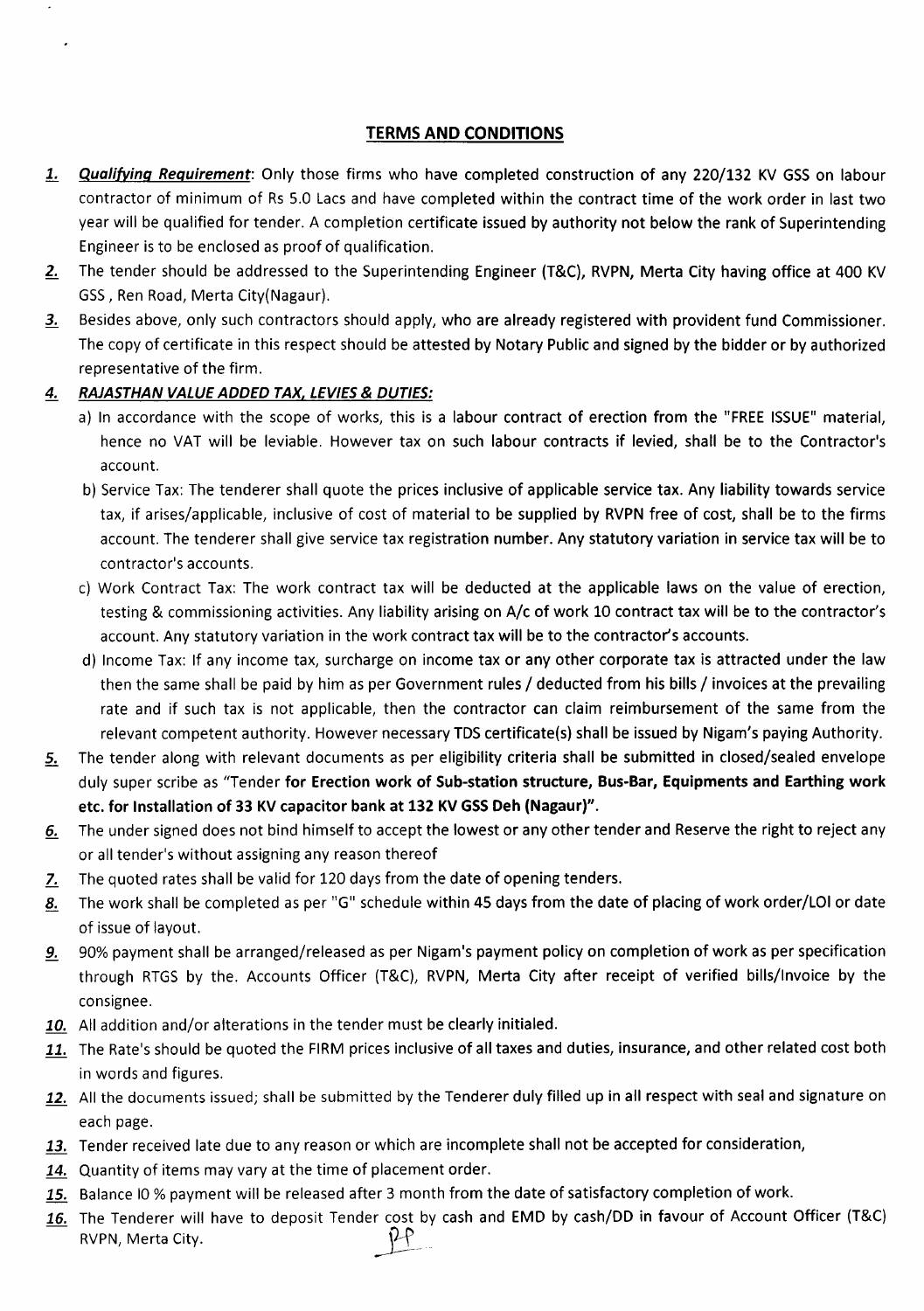#### PRICE SCHEDULE

Name of work: Erection work of Sub-station structure, Bus-Bar, Equipments and Earthing work etc. for Installation of 33 KV capacitor bank at 132 KV GSS Deh (Nagaur)".

Nameof firm/Tenderer: - .

| Description of Work                                                                                                                                                             | Rate as<br>per G-<br>Schedule | % Above/Below<br>Rate as per G-<br>Schedule | Amount in Rs.<br>Above/Below Rate as<br>per G-Schedule | Total Price (2+4) |
|---------------------------------------------------------------------------------------------------------------------------------------------------------------------------------|-------------------------------|---------------------------------------------|--------------------------------------------------------|-------------------|
|                                                                                                                                                                                 |                               |                                             |                                                        |                   |
| Sub-station<br>Erection<br>work<br>- of<br>structure, Bus-Bar, Equipments and<br>Earthing work etc. for Installation of<br>33 KV capacitor bank at 132 KV GSS<br>Deh (Nagaur)". | 62313.00                      |                                             |                                                        |                   |

Total Rs(In Words) .

1. I/ We have read all terms and conditions of the relevant Tender Enquiry against TN No. 07/2016-17. These are acceptable to us.

2. Our Offer is valid for 120 days from the date of opening of tenders.

3. The work shall be completed within stipulated period and as per instructions/letter of the Work In-Charge.

4. The quoted rate is firm in all respect till completion of work including of insurance charges, all taxes & duties

---------------- -- - - - . - - - -----------------

5. Safe execution of work shall be our responsibility.

6. We shall be responsible for any "Fatal" or "Non-Fatal" accident taking place due to our negligence.

Date\_\_ / \_\_ / \_ Signature \_

Place Nameof Signatory \_

Phone/ Mobile / Fax \_ Nameof Firm \_

Address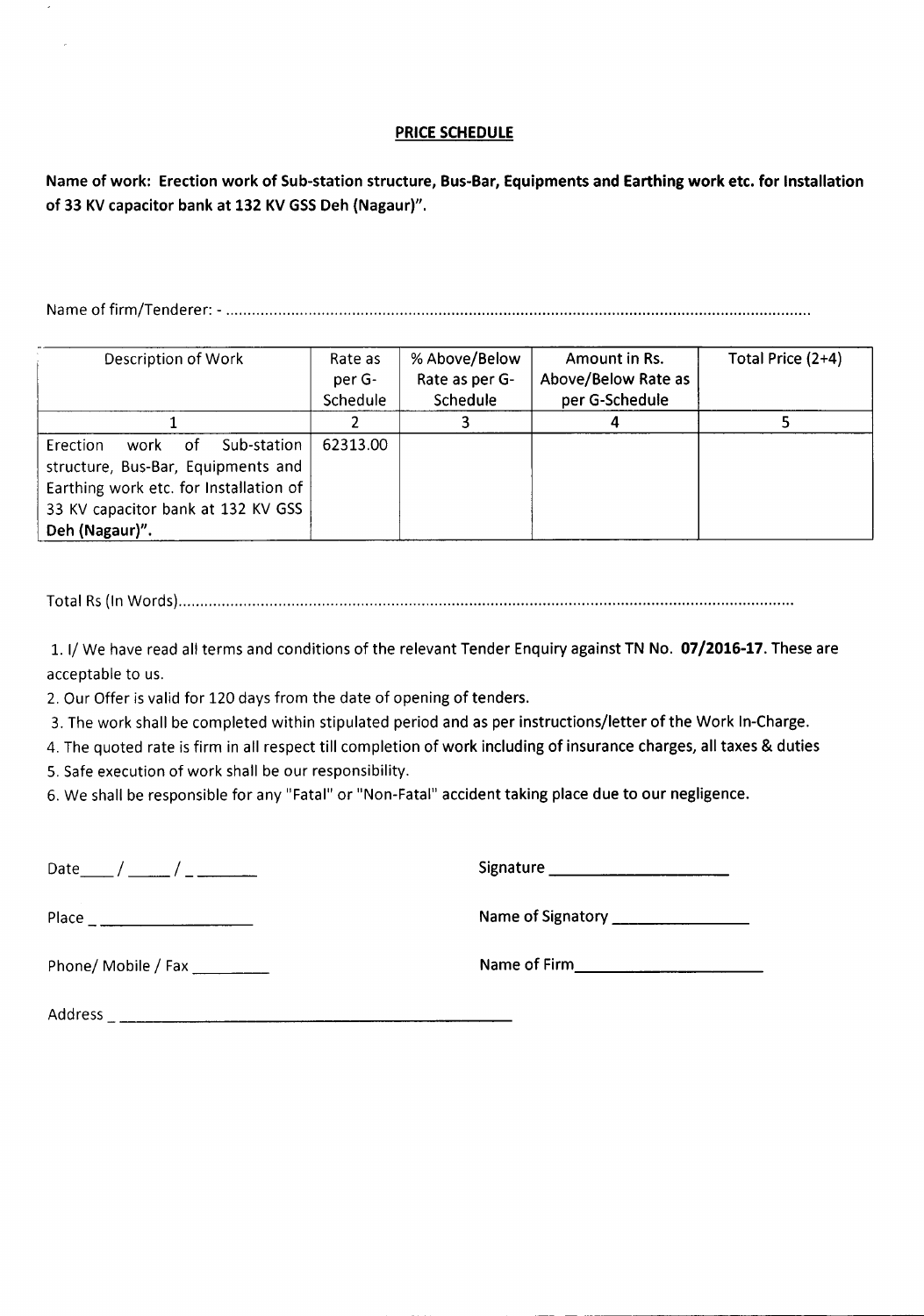|              | <u>' G ' SCHEDULE</u>                                                                                                                                                                                                                                                                                                                                                                                                                                                                                                                                                                                                                                                                                                                                                                                                                                                                                                                                                                                                                                                                |                |                 |                  |                    |  |  |  |
|--------------|--------------------------------------------------------------------------------------------------------------------------------------------------------------------------------------------------------------------------------------------------------------------------------------------------------------------------------------------------------------------------------------------------------------------------------------------------------------------------------------------------------------------------------------------------------------------------------------------------------------------------------------------------------------------------------------------------------------------------------------------------------------------------------------------------------------------------------------------------------------------------------------------------------------------------------------------------------------------------------------------------------------------------------------------------------------------------------------|----------------|-----------------|------------------|--------------------|--|--|--|
|              | Name of work :- Eraction work of 33 kv capacitor bank at 132 KV GSS Deh                                                                                                                                                                                                                                                                                                                                                                                                                                                                                                                                                                                                                                                                                                                                                                                                                                                                                                                                                                                                              |                |                 |                  |                    |  |  |  |
|              | 1. BSR RVPN/SE(SSPC)XEN(TK)/BSR/A1/D.21dated04.04.2011                                                                                                                                                                                                                                                                                                                                                                                                                                                                                                                                                                                                                                                                                                                                                                                                                                                                                                                                                                                                                               |                |                 |                  |                    |  |  |  |
| S.No.        | Description                                                                                                                                                                                                                                                                                                                                                                                                                                                                                                                                                                                                                                                                                                                                                                                                                                                                                                                                                                                                                                                                          | Unit           | Unit<br>Rate in | Qty.             | Amount             |  |  |  |
| $\mathbf{1}$ | $\overline{2}$                                                                                                                                                                                                                                                                                                                                                                                                                                                                                                                                                                                                                                                                                                                                                                                                                                                                                                                                                                                                                                                                       | $\overline{3}$ | $\overline{4}$  | 5                | 6                  |  |  |  |
| $\mathbf{1}$ | <b>EARTH MESH WORK:-</b><br>Laying of Earth mesh with 25 mm /28 mm. dia. M.S.<br>Rod at a depth of 0.80 meter from top level of<br>foundation, transportation of M.S. Rods from site<br>store to locations, welding of M.S. Rod to M.S. Rod<br>along the lenth, at crossing and with earth electrodes<br>as per drawing, application of bitumin compoun&<br>covering with bitumin impregnated tape on all welded<br>joints, for the type os soil prevent at 0.80 meter below<br>top level of foundation(M.S. Rod of above size & M.S.<br>Flat as required shall be made available by RVPN)<br>(a) In case Electricity is made available by RVPN<br>with out charge                                                                                                                                                                                                                                                                                                                                                                                                                   |                |                 |                  |                    |  |  |  |
|              | (i) Normal dry soil                                                                                                                                                                                                                                                                                                                                                                                                                                                                                                                                                                                                                                                                                                                                                                                                                                                                                                                                                                                                                                                                  | Mtr.           | 18.00           | 50               | 900                |  |  |  |
|              | (ii) Hard soil / Murram / Black cotton soil                                                                                                                                                                                                                                                                                                                                                                                                                                                                                                                                                                                                                                                                                                                                                                                                                                                                                                                                                                                                                                          | Mtr.           | 19.00           | 50               | 950                |  |  |  |
|              | 50x10mmsize M.S. Flat at a depth of 0.80 meter from top<br>level of foundation, including excavation of trench of<br>required depth and backfilling of the same, trans-<br>portation of M.S. Flat from site store to locations,<br>preparation of risers, bending as per requirement<br>(after heating if necessary), fixing on and welding /<br>bolting to equipment / structure and peak of the<br>structure, laying in the trench, welding to the earth<br>mesh of M.S. Rod as per drawing, including welding<br>of extra length of M.S. Flat if required, application of<br>bitumen compound and covering with bitumen<br>impregnated tape on all welded joints, painting of all<br>surface of risers above round level with red oxide and<br>green paint, for the type of soil prevent at 0.80 meter<br>below top level of foundation (M.S. Rod of above sizes<br>& M.S. Flat as required shall be made available by the<br>RVPN)<br>(a) In case Electricity is made available by RVPN<br>with out charge<br>(i) Normal dry soil<br>(ii) Hard soil / Murram / Black cotton soil | Mtr.<br>Mtr.   | 20.00<br>21.00  | 120.00<br>100.00 | 2400.00<br>2100.00 |  |  |  |
| 3            | <b>Steel Structure Erection:-</b><br>Erection of sub-station steel structures, columns,<br>beams, lighting mast and equipment structures<br>(excluding circuit breaker and capacitor banks)                                                                                                                                                                                                                                                                                                                                                                                                                                                                                                                                                                                                                                                                                                                                                                                                                                                                                          |                |                 |                  |                    |  |  |  |
|              |                                                                                                                                                                                                                                                                                                                                                                                                                                                                                                                                                                                                                                                                                                                                                                                                                                                                                                                                                                                                                                                                                      |                |                 |                  |                    |  |  |  |

 $\mathcal{A}^{\mathcal{A}}$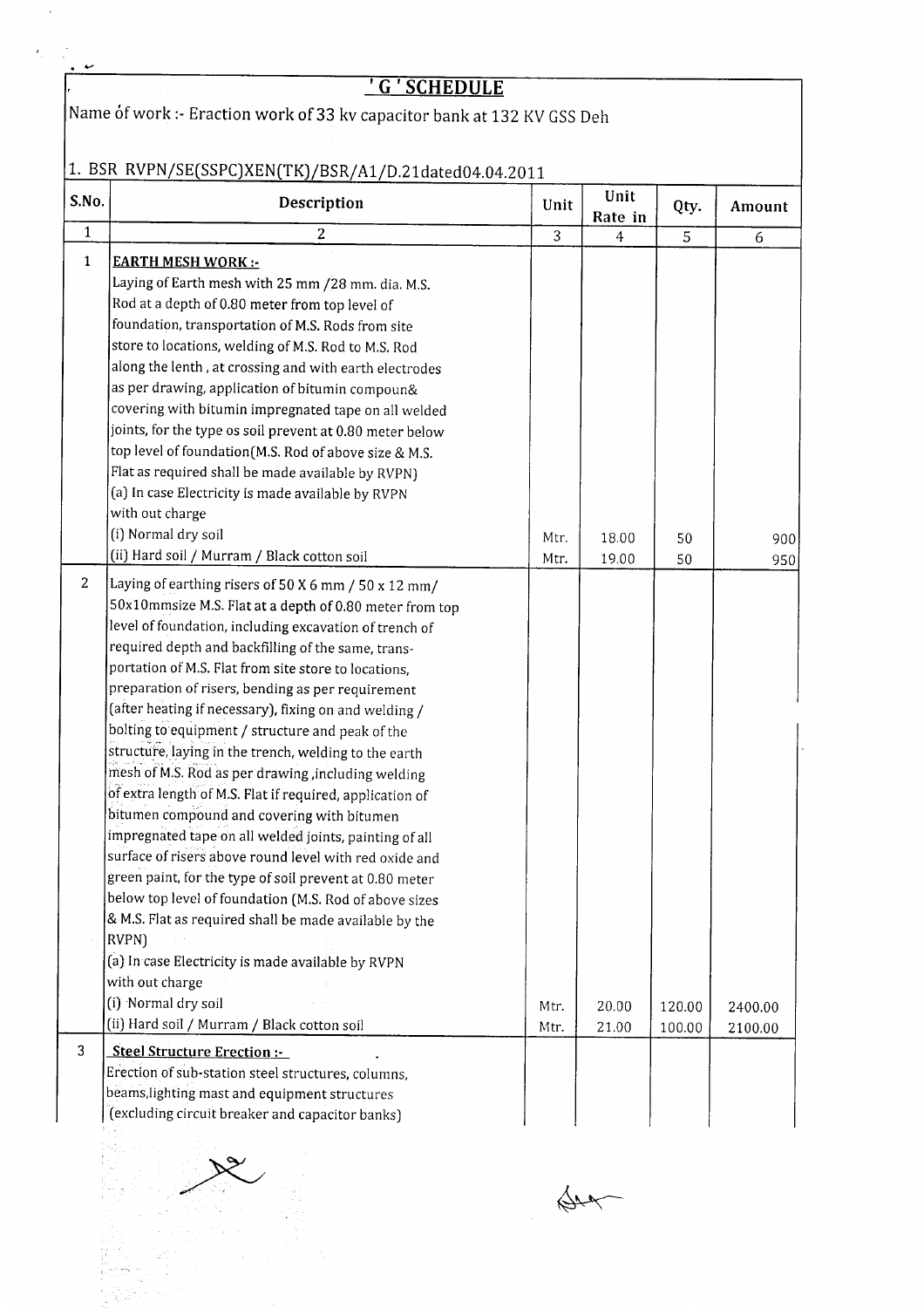|   | of all type including, nuts & bolts etc. from site store<br>to locations, their assembly, placing on foundation,<br>fixing of template, with foundation bolts as required,<br>levelling and preparing for grouting as required, but<br>excluding grouting, erection after grouting and tighting<br>& punching of nuts & bolts. (Maximum height of structure<br>upto 20 meters)                                                                                                                                                                                                                                                                                                                                       | M.T. | 1744.00 | 10.0  | 17440   |
|---|----------------------------------------------------------------------------------------------------------------------------------------------------------------------------------------------------------------------------------------------------------------------------------------------------------------------------------------------------------------------------------------------------------------------------------------------------------------------------------------------------------------------------------------------------------------------------------------------------------------------------------------------------------------------------------------------------------------------|------|---------|-------|---------|
| 4 | <b>BUS BAR WORK:</b>                                                                                                                                                                                                                                                                                                                                                                                                                                                                                                                                                                                                                                                                                                 |      |         |       |         |
|   | Stringing of 220 KV, 132 KV, 33 KV & 11 KV Bus Bar<br>of ACSR conductor, including transportation of conductor,<br>disc insulators and tension hardware from site store to<br>location, laying & cutting required length of conductor,<br>cleaning and assembly of disc insulators as required<br>alongwith fitting of bolted type or compression type tension<br>hardware as made available (Compression<br>machine shall be provided by RVPN on rent free basis),<br>making upto one end, stringing of conductors between<br>the beams with specified sag and tension, also equilizing<br>sag and fitting spacers and spacer T- clamp for twin conductor,<br>for three phases of conductors in each bus - section. |      |         |       |         |
|   | (I) Single ACSR panther                                                                                                                                                                                                                                                                                                                                                                                                                                                                                                                                                                                                                                                                                              | Sec. | 875.00  | 1.00  | 875.00  |
|   | to equipment, or between equipment to equipment or<br>between bus to bus, including transportation of conductor,<br>disc insulators and hardware from site store to location,<br>cleaning and assembly of disc insulators as required<br>alongwith fitting of suspension hardware and erection as<br>required, cutting required length of conductor, making<br>connections, fixing of spacers & spacer T- clamp as required,<br>tightening of clamps / connectors, dressing etc.for<br>three phases.<br>(I) Single ACSR Zebra / Panther conductor                                                                                                                                                                    | Set  | 250.00  | 13.00 | 3250.00 |
|   | Erection of current Transformer/potentialTransformer/                                                                                                                                                                                                                                                                                                                                                                                                                                                                                                                                                                                                                                                                |      |         |       |         |
| 6 | capacitive voltage Transformer/Series Reactor/ Residual voltage<br>Transformer/Neutral current Transformer with clamps &<br>connector, on already errected steel structure including<br>transportation from sitestore to locations, fabrication of<br>base frame, fixing of terminal connectors, tightening of<br>nuts & bolts etc., complete in all respect.<br>(iii) 33 KV C.T.                                                                                                                                                                                                                                                                                                                                    | Nos. | 400.00  | 3.00  | 1200.00 |
| 7 | Erection of Isolators on already errected steel structure<br>including transportation of base frame, P.I.s, contacts,<br>mechanism box, clamps & connectors etc., from site<br>store to locations, minor fabrication as required, & fixing<br>of terminal connectors, etc., adjustment / alignment of<br>isolator and its earth blade, if provided, for their smooth<br>operation and final adjustment if required<br>after jumpering.Surge counter, tightening<br>of nuts & bolts etc., complete in all respect.                                                                                                                                                                                                    |      |         |       |         |
|   |                                                                                                                                                                                                                                                                                                                                                                                                                                                                                                                                                                                                                                                                                                                      |      |         |       |         |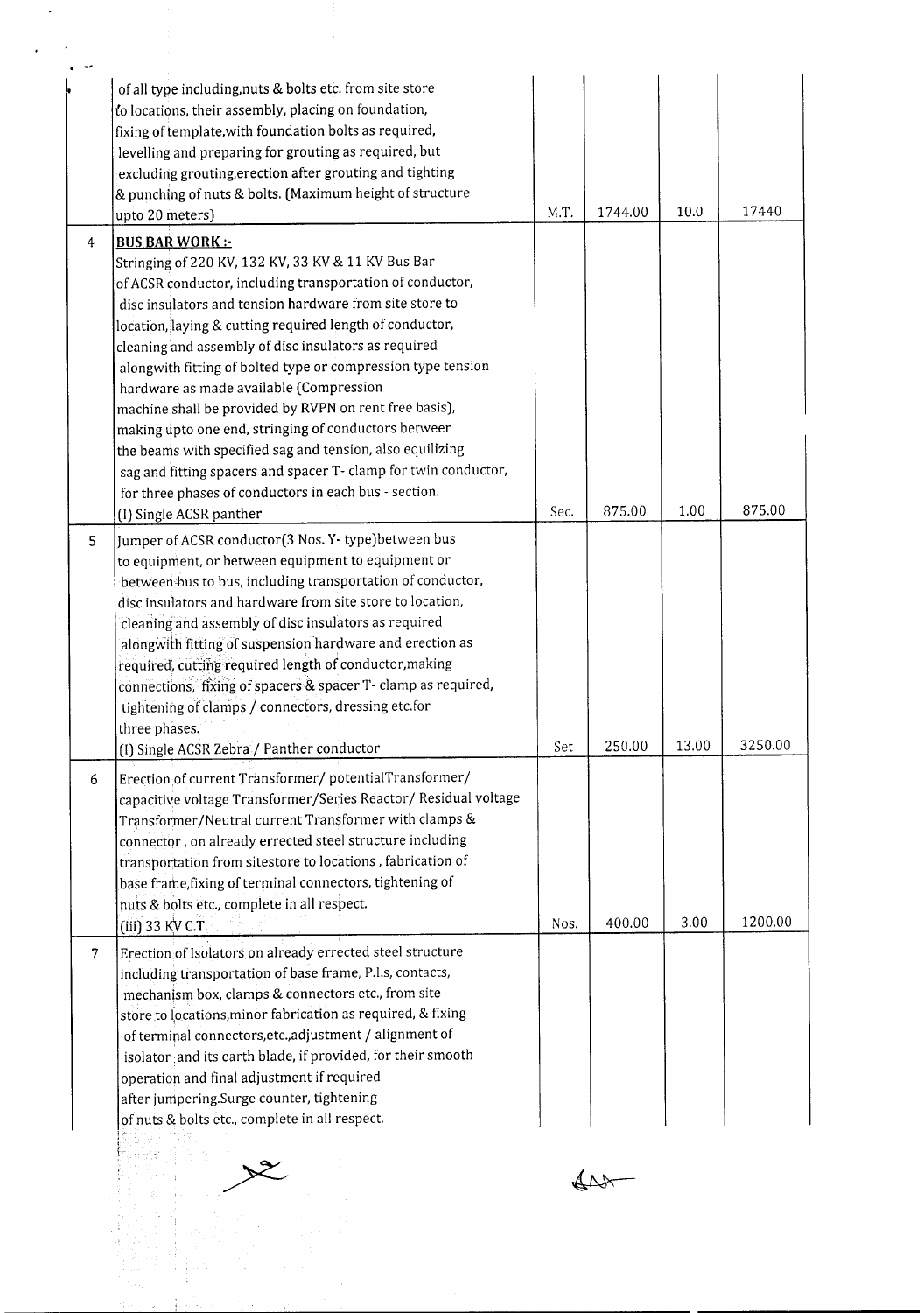|    | $(ii)$ 33 KV                                                                |      | 688.00   | 1.00 | 688.00   |
|----|-----------------------------------------------------------------------------|------|----------|------|----------|
|    | (a) Without Earth blade                                                     | Nos  | 1025.00  | 2.00 | 2050.00  |
|    | (b) With Earth blade                                                        | Nos  |          |      |          |
| 8  | erection of 2x33 kv, 5.43 MVAR Cap. Bank With Series Reactor/               |      |          |      |          |
|    | Residual voltage Transformer/Neutral current                                |      |          |      |          |
|    | Transformer including transportionof Equipments,                            |      |          |      |          |
|    | structure member, nuts&Bolts, washers, clamps& connectors                   |      |          |      |          |
|    | etc. from site store to location, assemble of                               |      |          |      |          |
|    | structure Their placing on foundation, leveling and preparing for           |      |          |      |          |
|    | grouting as required and their connections as                               |      |          | 1.00 | 13875.00 |
|    | per manufactures drawing flxing of terminal                                 | EACH | 13875.00 |      |          |
|    | connectors etc.                                                             |      |          |      |          |
| 9  | Erection of 33 KV or 11 KV Circuit Breakers,                                |      |          |      |          |
|    | including transportation of equipment,                                      |      |          |      |          |
|    | structure members, nuts & bolts, clamp &                                    |      |          |      |          |
|    | connectors, accessories etc. from site store                                |      |          |      |          |
|    | to location, assembly of support structure,                                 |      |          |      |          |
|    | their placing on foundation, levelling                                      |      |          |      |          |
|    | and preparing for grouting as required, but                                 |      |          |      |          |
|    | excluding grouting, assembly / placing of                                   |      |          |      |          |
|    | poles, mechanism box etc. on support                                        |      |          |      |          |
|    | structure as per manufacture's drawings                                     |      |          |      |          |
|    | fitting of terminal connecrors etc. but                                     |      |          |      |          |
|    | excluding commissioning of CB.<br>(I) 33 KV or 11 KV outdoor type (VCB/SF6) | Nos. | 5563.00  | 1.00 | 5563.00  |
| 10 | Erection of Post insulator on already                                       |      |          |      |          |
|    | errected structures including transportation                                |      |          |      |          |
|    | of P.I.s, nuts & bolts, clamps & connectors,                                |      |          |      |          |
|    | etc. from site store to locations, fabrication                              |      |          |      |          |
|    | of base frame & assembly if required, fixing                                |      |          |      |          |
|    | of clamps, etc.                                                             |      |          |      |          |
|    | $(i)$ 33 KV                                                                 | Nos. | 56.00    | 6.00 | 336.00   |
| 11 | Erection of Control & Relay panels complete                                 |      |          |      |          |
|    | in all respect including transportation from                                |      |          |      |          |
|    | site store to control room, placing on                                      |      |          |      |          |
|    | foundation / cable trench as per layout,                                    |      |          |      |          |
|    | interconnection between control & Relay                                     |      |          |      |          |
|    | panels and with existing panels, fixing of                                  |      |          |      |          |
|    | side / top covers and doors, earthing to                                    |      |          |      |          |
|    | existing earthstrip in control room, connection                             |      |          |      |          |
|    | of bus wiring to existing panel and between                                 |      |          |      |          |
|    | control and relay panel as required.                                        |      |          |      |          |
|    | (ii) Simplex panel, DC Panel, RTCC Panel,                                   | Nos. | 475.00   | 1.00 | 475.00   |
| 12 | Erection of Marshalling Kiosk / Line matching                               |      |          |      |          |
|    | Unit (LMU) / Line Matching & Distribution                                   |      |          |      |          |
|    | Unit(LMDU) complete in all respect including                                |      |          |      |          |
|    | transportation from site store to location,                                 |      |          |      |          |
|    | placing on foundation / cable trench as per                                 |      |          |      |          |
|    | layout, preparing for grouting of foundation                                |      |          |      |          |



Aux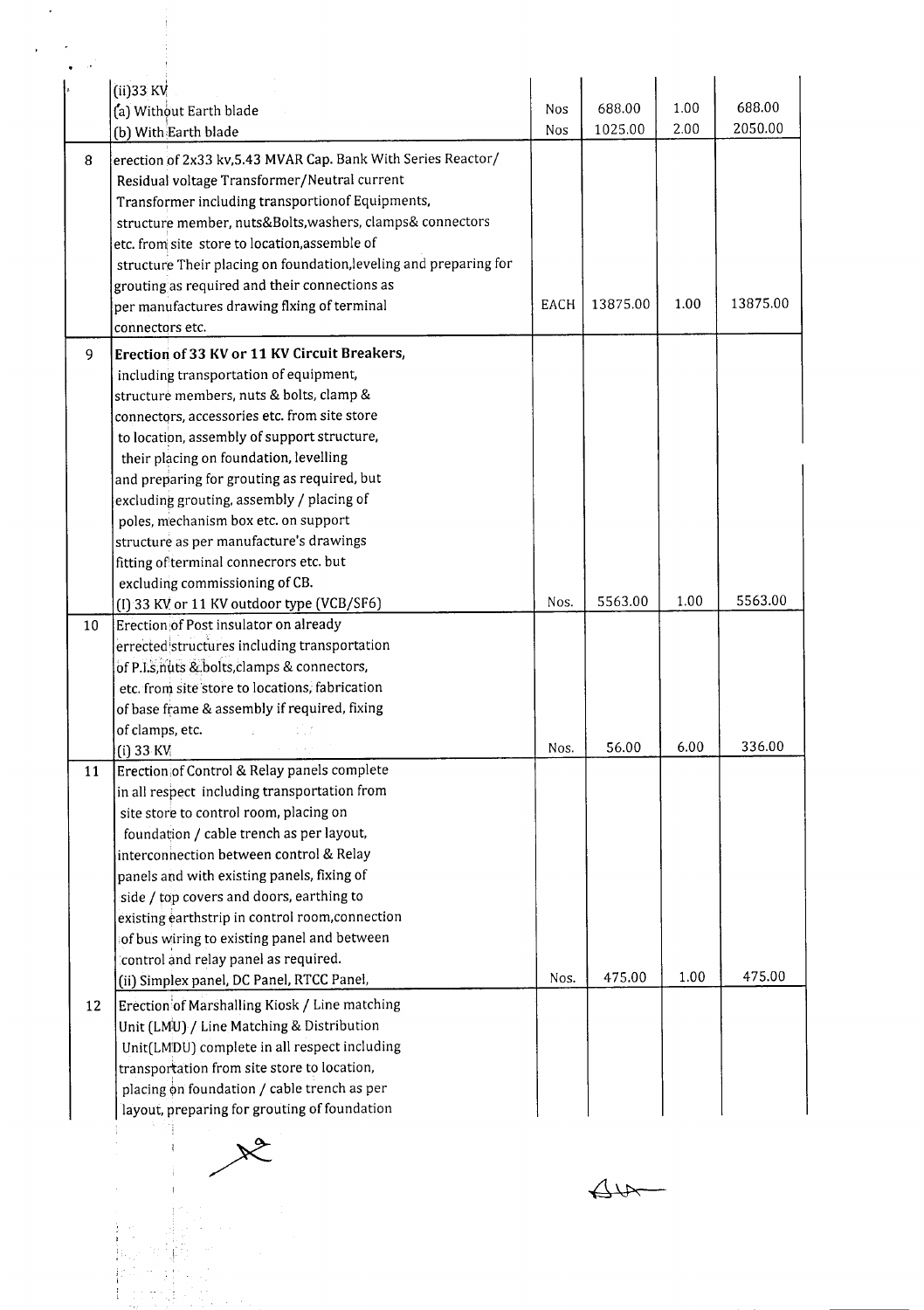|    | bolts but excluding grouting etc.<br>tii) 33 KV Marshalling Kiosk.                         | Nos. | 144.00 | 1.00    | 144.00  |
|----|--------------------------------------------------------------------------------------------|------|--------|---------|---------|
| 13 | <b>LAYING AND TERMINATION OF CABLES</b><br>Control Cables:- (I) Laying of P.V.C. insulated |      |        |         |         |
|    | unarmoured / armoured control cable of                                                     |      |        |         |         |
|    | 1.1 KV grade with copper conductor in cable                                                |      |        |         |         |
|    | trench as per specification as required,                                                   |      |        |         |         |
|    | including transportation of cable drum from                                                |      |        |         |         |
|    | site store to location, laying in cable                                                    |      |        |         |         |
|    | trenches, cutting to required length, placing                                              |      |        |         |         |
|    | them on cable racks / cable trays / cable.                                                 |      |        |         |         |
|    | batten & dressing including removing and                                                   |      |        |         |         |
|    | re-fixing trench coveras required, making                                                  |      |        |         |         |
|    | necessary connections, testing, cable                                                      |      |        |         |         |
|    | marking on both the terminating ends, etc.                                                 |      |        |         |         |
|    | as required for all size from 2CX2.5sq. mm.                                                |      |        |         |         |
|    | to 4CX2.5sq. mm., 4CX4sq. mm.and12CX 2.5 sq. mm.                                           |      |        |         |         |
|    | (a) Unarmoured Control Cable                                                               | Mtr. | 4.00   | 2000.00 | 8000.00 |
| 14 | (ii) Fixing of control cable in position with                                              |      |        |         |         |
|    | single compression nickle plated brass                                                     |      |        |         |         |
|    | cable glands confirming to IS: 12943 &                                                     |      |        |         |         |
|    | having three metal washer & one rubber                                                     |      |        |         |         |
|    | ring, including preparation of cable and                                                   |      |        |         |         |
|    | drilling of corresponding hole in gland plates,                                            |      |        |         |         |
|    | etc. as required & including cost of cable                                                 |      |        |         |         |
|    | gland for each cable gland of size.                                                        |      |        |         |         |
|    | (a) 19mm unarmoured control cable                                                          | Nos. | 33.00  | 20.00   | 660.00  |
|    | (b) 25mm unarmoured control cable                                                          | Nos. | 50.00  | 6.00    | 300.00  |
| 15 | Termination of wires of cable with copper                                                  |      |        |         |         |
|    | conductor using copper terminal ends (pin or                                               |      |        |         |         |
|    | ring type as required of Dowell's or equilent                                              |      |        |         |         |
|    |                                                                                            |      |        |         |         |
|    | make as approved by the Engineer-incharge)                                                 |      |        |         |         |
|    | dully crimped with crimping tool, including                                                |      |        |         |         |
|    | making wire ends ready for crimping, ferruling                                             |      |        |         |         |
|    | & dressing of wires, etc., as required,                                                    |      |        |         |         |
|    | including cost of terminal ends for all wires,                                             |      |        |         |         |
|    | for each cable at both ends for cables of the                                              |      |        |         |         |
|    | following sizes.<br>医心脏 电电子管                                                               |      |        |         |         |
|    | (a) $2 \times 2.5$ sq.mm                                                                   | Each | 16.00  | 5.00    | 80      |
|    | (b) 4C X 2.5 sq. mm.                                                                       | Each | 32.00  | 2.00    | 64.00   |
|    | (C) 12C X 2.5 sq. mm.                                                                      | Each | 96.00  | 6.00    | 576.00  |
|    | In case the wires of any cable are not                                                     |      |        |         |         |
|    | terminated, then a deduction at the rate of                                                |      |        |         |         |
|    | Rs. 3.00 shall be made for each end of the                                                 |      |        |         |         |
|    | wires not terminated                                                                       |      |        |         |         |
|    |                                                                                            |      |        |         |         |
|    |                                                                                            |      |        |         |         |
|    |                                                                                            |      |        |         |         |
|    |                                                                                            |      |        |         |         |
|    |                                                                                            |      |        |         |         |
|    |                                                                                            |      |        |         |         |
|    |                                                                                            |      |        |         |         |